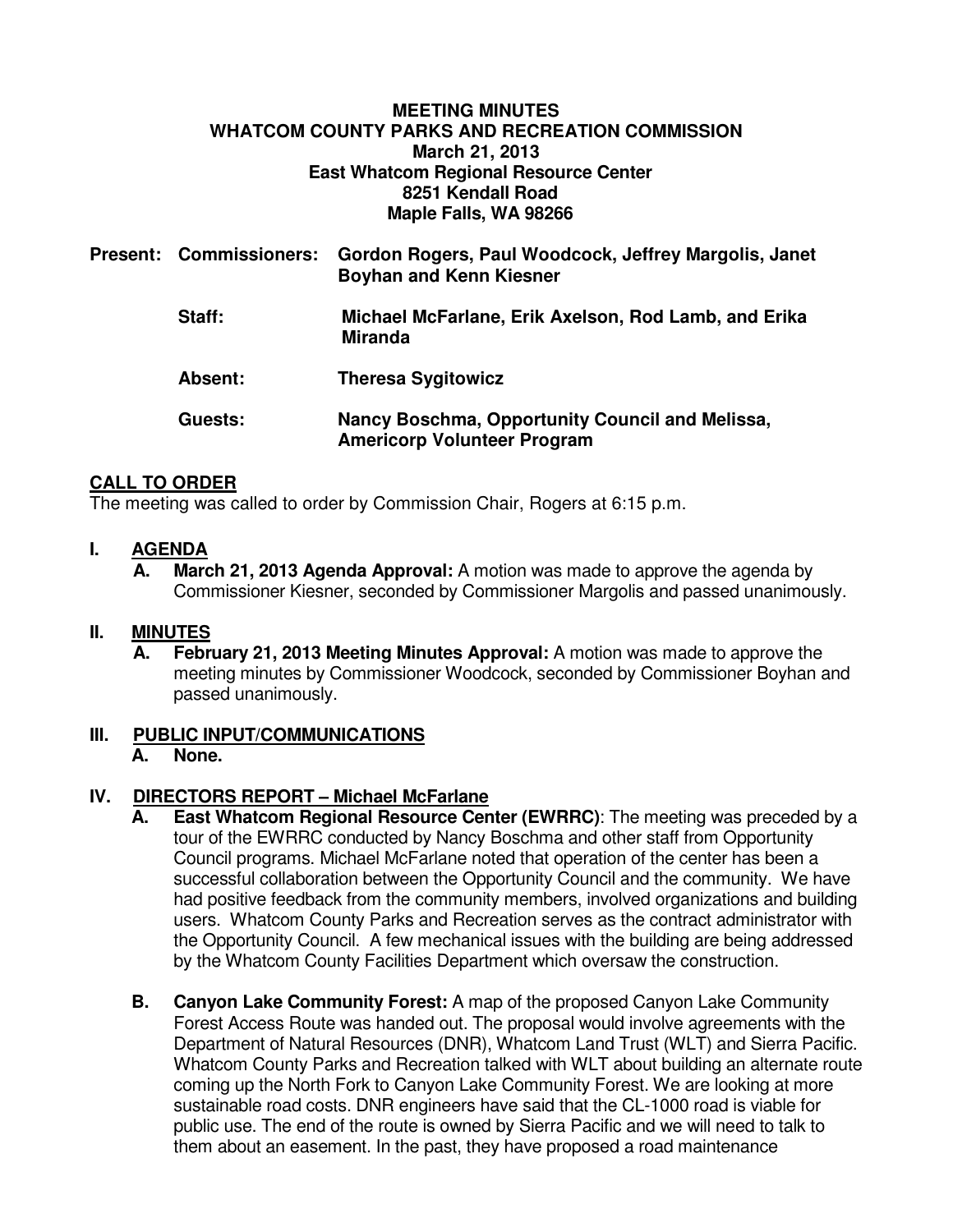agreement based upon use. We are expecting that there will be some kind of road maintenance fees.

- **C. Budget Reductions Due to Elimination of Closure Days:** Michael McFarlane provided a detailed report of the proposed budget reductions requested by the Whatcom County Executive Office due to the elimination of closure days. These proposed reductions include; a wage difference in the Lead Park Ranger's position at Silver Lake Park, printing, tools and equipment, postage, telephone, gas, electric and repairs and maintenance. Whatcom County Executive Louws will present the proposal to the Whatcom County Council at the March 26<sup>th</sup> meeting.
- **D. Lake Whatcom Reconveyance:** The Lake Whatcom Reconveyance package which includes the resolution, the SCORP (Statewide Comprehensive Outdoor Recreation Plan) assessment and the Comprehensive Parks and Recreation Open Space Plan went to DNR for review. The Board of Natural Resources will have to approve the Lake Whatcom Reconveyance. If approved, they will begin the paperwork for the reassignment of leases, real estate documentation and the land survey. Whatcom County Parks and Recreation may do the land survey for economical reasons. We expect all the transactions to be completed for the Lake Whatcom Reconveyance transfer by November or December 2013.
- **E. Dorothy Copp Property:** Dorothy Copp built her house and garage partly on Whatcom County Park property along the Bay to Baker Trail. The Whatcom County Property Management Committee has approved selling her that parcel for \$12,487. We have retained a trail easement on the parcel. She is reviewing the offer with her attorney and if she accepts we will take it before the Whatcom County Council for approval.
- **F. Lummi Island Property:** The Scenic Estates attorney contacted Whatcom County Parks and Recreation. In the Articles of Incorporation it states that when the 25-year limit expired the marina and park lands would be transferred to the Whatcom County Parks and Recreation. It includes 56.6 acres of upland property and another 2.5 acres on the beach. Currently, there is a class action lawsuit regarding the community club and property owners. We are researching more about this agreement from 1965.

#### **V. OPERATIONS REPORT – Erik Axelson**

# **A. East Region:**

- Lead Park Ranger Introduction: Erika Miranda, new Lead Park Ranger for the East Region was introduced to the Commission and spoke briefly about her previous service in Snohomish County, South Dakota and New York, as well as her interest in working with the Whatcom County Parks and Recreation team to improve the East Region and enhance customer service.
- Renovation Projects: The Silver Lake Overnight Lodge was recently repainted and cleaned and looks almost new.
- Advertising: A draft of a craigslist ad for the Silver Lake Overnight Lodge was distributed and discussed. Commissioners like the idea of expanding our marketing, and want to make sure we use online photos that fairly represent the facility. Our plan is to post these ads weekly in the craigslist.org listings for Bellingham, Seattle and Vancouver.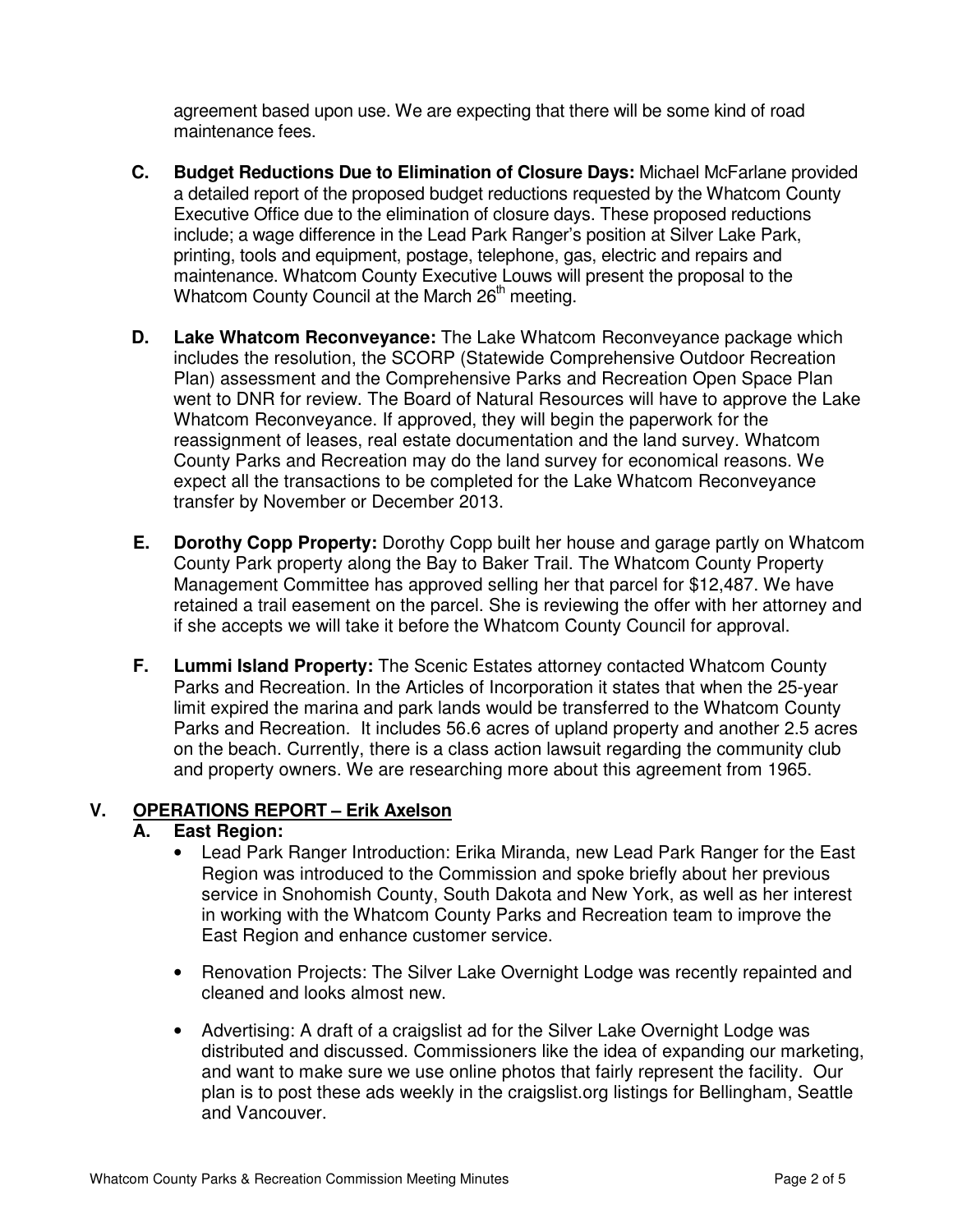- Satellite Service: We are currently researching the possibility of bringing "Wild Blue" multi-satellite internet services to the Silver Lake Park office and the Overnight Lodge. Improved internet speed would enhance reservations and also provide a desirable amenity for the lodge.
- Silver Lake Park Entrance: We have completed limbing up and other clearing at the entrance to the park and along the roads; this will improve access for larger recreational vehicles as well as open the park up to more light.
- Maple Falls Park: We are removing debris from Maple Falls Park, one of our undeveloped facilities.
- Josh VanderYacht Park: In a few days we will be posting a new routed entry sign at Josh VanderYacht Park. In addition, a fundraising campaign by the VanderYacht family to raise money for an additional memorial boulder is getting started. Erik Axelson stated that maintenance staff will assess two potentially hazardous trees recently reported by Commissioner Margolis, and will remove these if necessary.

### **B. Southwest Region:**

- Hovander Park: Whatcom Parks and Recreation Foundation has received a grant from an anonymous donor to improve ventilation and other conditions in the historic Hovander house. In recent weeks, the Lead Park Ranger and maintenance staff have excluded bats and other pests from the attic, and installed lights and an electronic repeller device. The next step is to install an exhaust fan system, which will draw dust and moisture out through the existing hatch in the rooftop. Other ventilation improvements such as period fans on the main floor and a portable dehumidifier will make conditions for visitors, volunteers, and staff much more comfortable.
- Tennant Lake Interpretive Center: This Saturday we will be hosting a Master Gardener Fruit Tree Grafting Clinic.
- **C. Lily Point Marine Park:** Trail and other improvements are nearly complete. Erik Axelson showed several pictures of Lily Point Marine Park including the new dog kiosks encouraging use of attached MuttMitt dispensers. The signage and kiosks were designed in-house and fabricated and installed by our maintenance staff. We continue to work to decommission a pirate trail that is very hazardous due to its proximity to the eroding bluff; additional signage and barriers to deter illicit use of the trail are to be installed in the next few weeks. A 36-inch-diameter Douglas fir tree was blown down this week across the new beach trail, and it will be removed tomorrow, March 22<sup>nd</sup> by the Lead Park Ranger and maintenance staff.
- **D. Seasonal Extra-Help Staff:** We are in the process of hiring seasonal extra-help staff and have a number of returning staff. Some seasonal positions will begin in April with parttime service, ramping up to full-time in the summer. Mandatory training for all seasonal staff will be held on May  $7<sup>th</sup>$ .

# **VI. DESIGN AND DEVELOPMENT REPORT – Rod Lamb**

**A. Lighthouse Dock Renovation:** The bid documents are almost completed and we will advertise the project in a week or two. We have obtained all of the regulatory permits with the exception of a final building permit. Once the general contractor is hired, he will get us the structural drawings and then we will submit them to Whatcom County Planning and Development Services (PDS) to get the final building permit.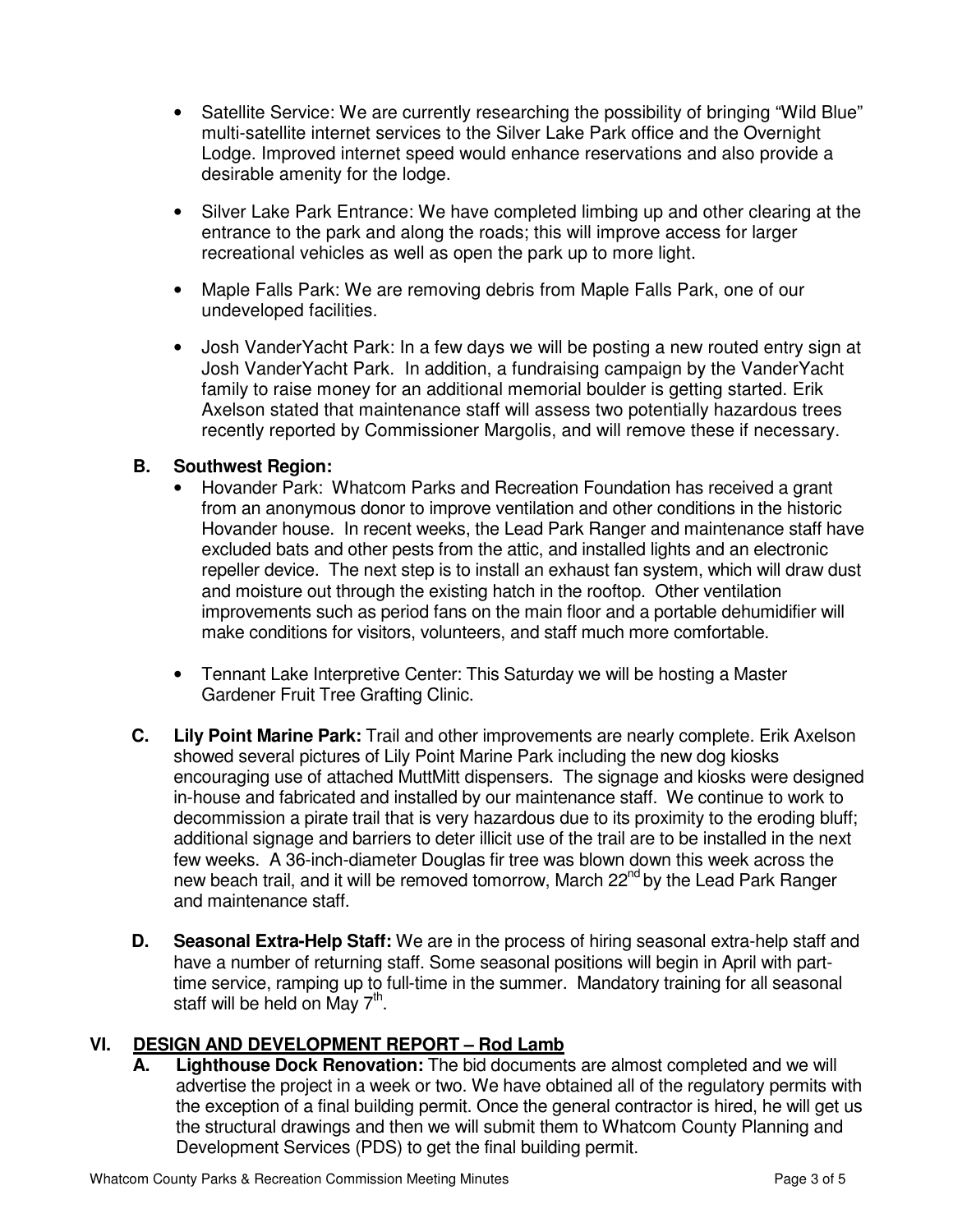- **B. Hovander River Trail:** The Whatcom County Council has re-appropriated funding for 2013. We were not able to start construction in 2012 because of permitting complications. The Washington Department of Fish and Wildlife (WDFW) is reviewing the approved submittal to PDS and will evaluate whether we will need a hydraulic project approval. Once that process is completed we will get the bid documents out. Tony Idczak, Maintenance/Construction Supervisor III along with the Outside Worker crew will do the mitigation planting.
- **C. Samish Docks:** HDB Marine wrapped up their welding inspections so we will receive delivery of those docks probably in the next month. That project is scheduled for summer construction.
- **D. Lookout Mountain Trailhead:** The bid documents went out last week. The bids are due April 2<sup>nd</sup>.
- **E. Silver Lake Park Playground:** A Substantial Shoreline Development permit was submitted to PDS on February 11<sup>th</sup>. PDS approved the application and scheduled a hearing with the Hearing Examiner on April 10, 2013. Rod Lamb is working on the final construction drawings. This will be a summer project.
- **F. Lily Point Marine Park:** Rod Lamb brought several signs to show the Commission that will be installed March 22<sup>nd</sup>. The signs included: Hazardous Bluff Areas, Trail Closure and interpretive panels. We will coordinate with the tribes on the sign installation due to the cultural sensitivity of the site.

# **VII. UNFINISHED BUSINESS:**

# **A. None.**

# **VIII. NEW BUSINESS - Michael McFarlane**

**A. Review 2008 Survey and Charrette/Workshop List for Comprehensive Parks, Recreation and Open Space Plan:** Michael McFarlane provided a 2008 survey and asked the Commission for direction. He would like to pare the list of questions down because of the cost of the survey and our limited budget, and would like to add some state survey assessment questions. The state is moving toward collecting good GIS (Geographical Information Systems) based survey results to use as an evaluation system for comparing various agencies and amenities across the state. Michael McFarlane would like to use this assessment to validate Whatcom County trends.

A discussion followed regarding the survey selection process and whether the current questions were relevant. Commissioner Rogers suggested that Michael McFarlane make a list of the questions that he thinks should be deleted from the list. The Commission will review the list, agree or disagree and make suggestions.

**B. Radio Coverage on the Lake Whatcom Reconveyance:** Commissioner Margolis suggested that the Commission consider using a local radio station to inform, and educate the public about the issues surrounding the Lake Whatcom Reconveyance. After discussion, it was decided that the issues had been covered extensively and that additional coverage is unnecessary.